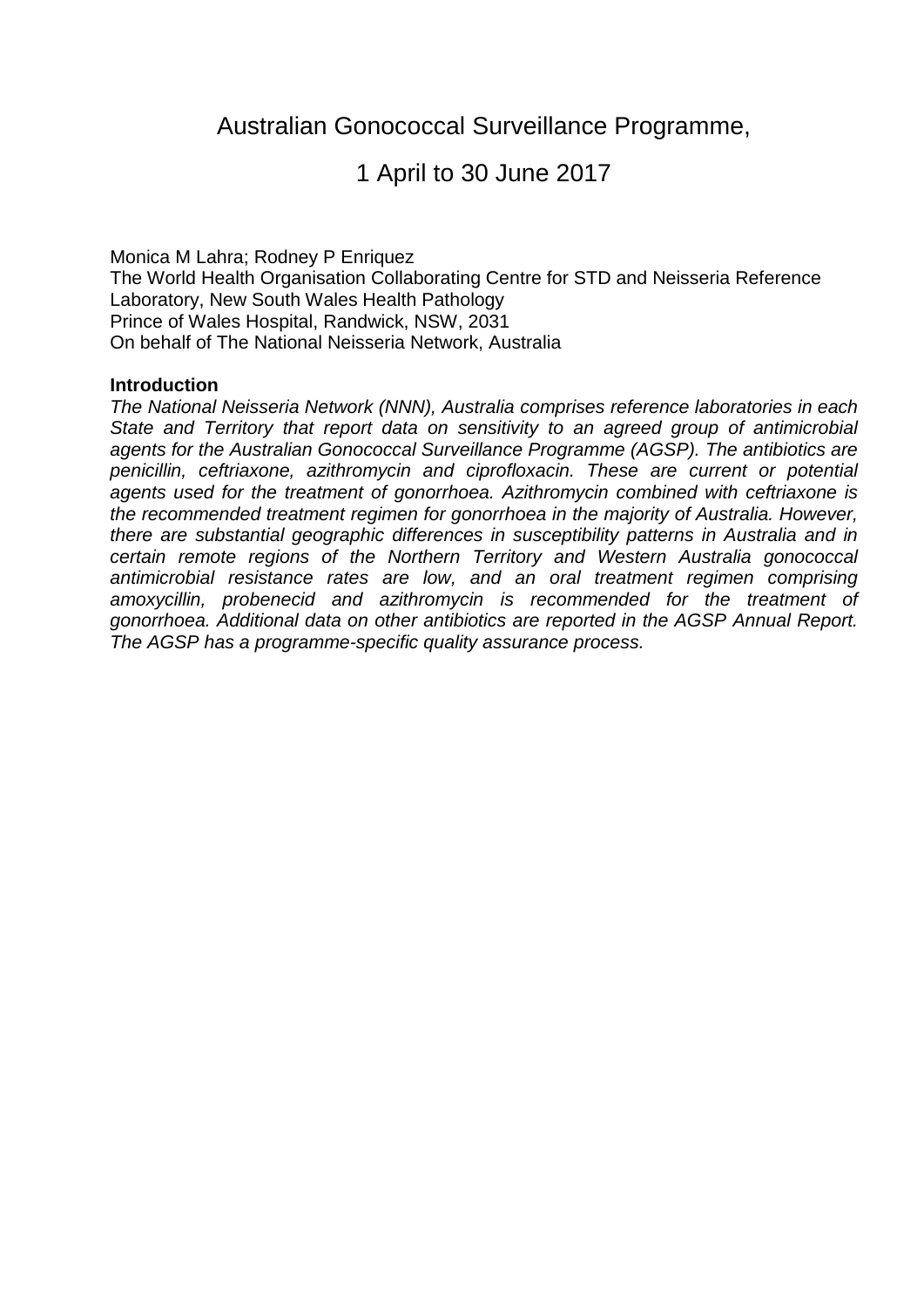## *Results*

A summary of the proportion of isolates with decreased susceptibility to ceftriaxone, and the proportion resistant to azithromycin, penicillin, and ciprofloxacin for Quarter 2 2017 are shown in **Table 1.**

## **Table 1:**

|                                               | <b>Number</b><br><b>of</b><br><b>isolates</b><br>tested | <b>Decreased</b><br><b>Susceptibility</b>          |                | <b>Resistance</b>                         |                |                                          |             |                                            |                |  |
|-----------------------------------------------|---------------------------------------------------------|----------------------------------------------------|----------------|-------------------------------------------|----------------|------------------------------------------|-------------|--------------------------------------------|----------------|--|
| <b>State or</b>                               | Q2,<br>2017                                             | Ceftriaxone<br><b>MIC</b><br>$≥0.06-0.125$<br>mg/L |                | Azithromycin<br><b>MIC</b><br>$≥1.0$ mg/L |                | Penicillin*<br><b>MIC</b><br>$≥1.0$ mg/L |             | Ciprofloxacin<br><b>MIC</b><br>$≥1.0$ mg/L |                |  |
| <b>Territory</b>                              |                                                         | n                                                  | $\frac{0}{0}$  | n                                         | $\%$           | n                                        | $\%$        | n                                          | $\%$           |  |
| <b>Australian Capital</b><br><b>Territory</b> | 24                                                      | $\mathbf 0$                                        | $\mathbf 0$    | $\mathbf 0$                               | $\mathbf 0$    | $\overline{4}$                           | 16.7        | 3                                          | 12.5           |  |
| <b>New South Wales</b>                        | 656                                                     | 13                                                 | 2.0            | 64                                        | 9.8            | 143                                      | 21.8        | 217                                        | 33.1           |  |
| Queensland                                    | 333                                                     | $\overline{4}$                                     | 1.2            | 23                                        | 6.9            | 82                                       | 24.6        | 77                                         | 23.1           |  |
| South Australia                               | 85                                                      | $\overline{2}$                                     | 2.4            | 13                                        | 15.3           | 34                                       | 40.0        | 31                                         | 36.5           |  |
| Tasmania                                      | 11                                                      | $\overline{0}$                                     | $\Omega$       | $\mathbf 0$                               | $\overline{0}$ | $\overline{4}$                           | 36.4        | 8                                          | 72.7           |  |
| Victoria                                      | 595                                                     | 5                                                  | 0.8            | 95                                        | 16.0           | 197                                      | 33.1        | 196                                        | 32.9           |  |
| <b>Northern Territory</b><br>Urban & Rural    | 13                                                      | $\mathbf 0$                                        | $\overline{0}$ | $\mathbf 0$                               | $\mathbf 0$    | $\overline{2}$                           | 15.4        | $\overline{2}$                             | 15.4           |  |
| <b>Northern Territory</b><br>Remote           | 26                                                      | $\mathbf 0$                                        | $\overline{0}$ | $\mathbf 0$                               | $\mathbf 0$    | $\mathbf 0$                              | $\mathbf 0$ | $\mathbf 0$                                | 0              |  |
| Western Australia<br>Urban & Rural            | 174                                                     | $\overline{2}$                                     | 1.1            | 16                                        | 9.2            | 38                                       | 21.8        | 23                                         | 13.2           |  |
| Western Australia<br>Remote                   | 29                                                      | $\overline{0}$                                     | $\Omega$       | 3                                         | 10.3           | 3                                        | 10.3        | $\Omega$                                   | $\overline{0}$ |  |
| <b>AUSTRALIA</b>                              | 1946                                                    | 26                                                 | 1.3            | 214                                       | 11.0           | 507                                      | 26.1        | 557                                        | 28.6           |  |

#### **Table 1: Gonococcal isolates showing decreased susceptibility to ceftriaxone and resistance to azithromycin, penicillin, and ciprofloxacin, Australia, 1 April to 30 June 2017, by State or Territory**

\* Penicillin resistance includes MIC value of ≥1.0 mg/L, or penicillinase production.

In the second quarter of 2017 the proportion of isolates with ceftriaxone decreased susceptability in Australia was 1.3%, similar to the first quarter of 2017, and lower than the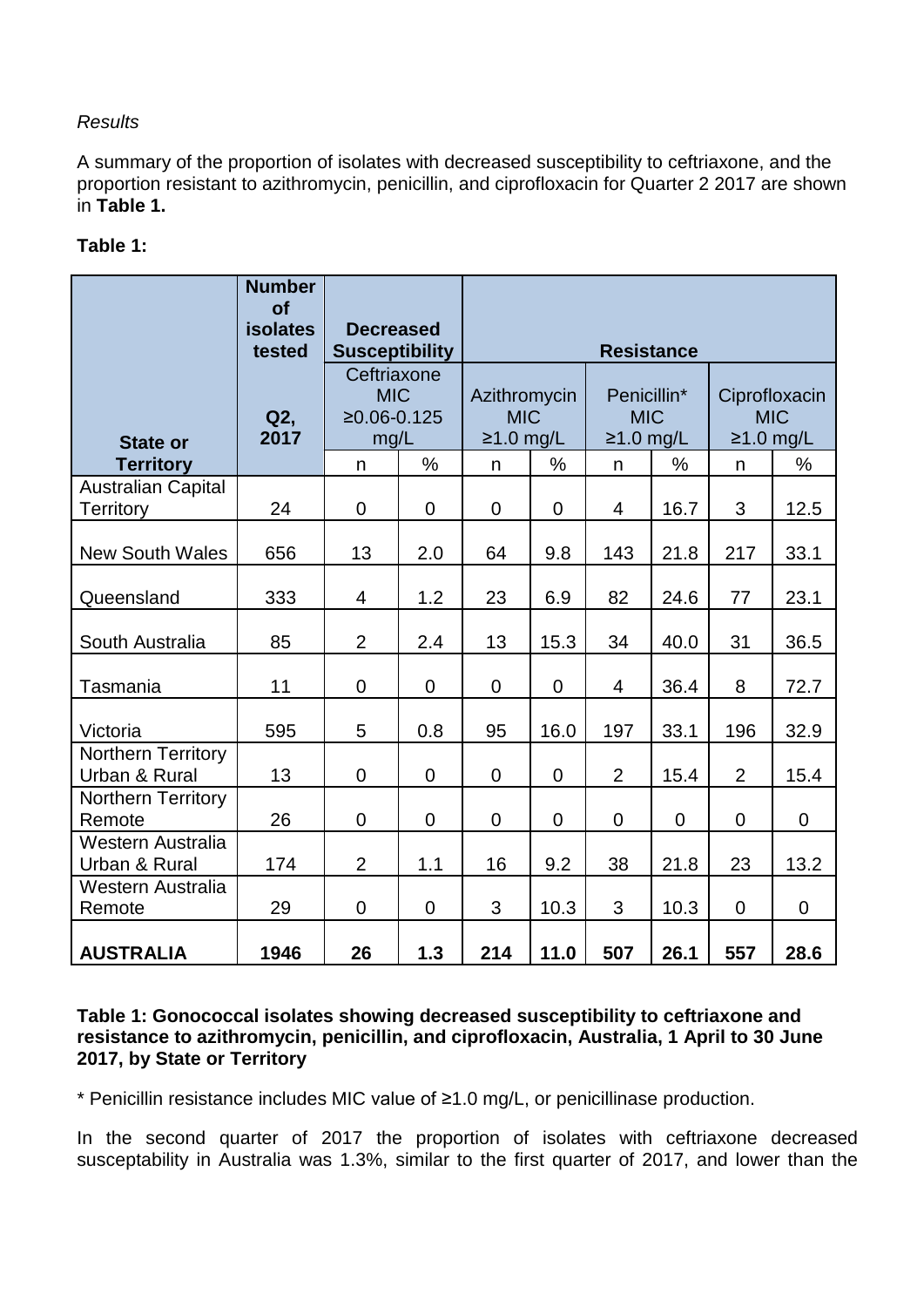annual proportion for 2016 (1.7%). <sup>[\(1\)](#page-3-0)</sup> There was one isolate, from South Australia, with an MIC of 0.25mg/L, the highest MIC determined since 2013.

The category of ceftriaxone decreased susceptibility as reported by the AGSP includes the MIC values 0.06 and 0.125 mg/L. The national trend since 2010 is shown in **Table 2.**

| <b>Ceftriaxone</b><br>MIC mg/L | 2010  | 2011     | 2012  | 2013  | 2014     | 2015     | 2016  | 2017<br>Q <sub>1</sub> | 2017<br>Q <sub>2</sub> |
|--------------------------------|-------|----------|-------|-------|----------|----------|-------|------------------------|------------------------|
| 0.06                           | 4.80% | 3.20%    | 4.10% | 8.20% | 4.80%    | 1.70%    | 1.65% | 1.20%                  | 1.20%                  |
| 0.125                          | 0.10% | $0.10\%$ | 0.30% | 0.60% | $0.60\%$ | $0.10\%$ | 0.05% | 0.00%                  | 0.10%                  |

### **Table 2: Percentage of gonococcal isolates with decreased susceptibility to ceftriaxone MIC 0.06–0.125 mg/L, Australia, 2010 to 2016, and 1 April to 30 June 2017.**

A summary of ceftriaxone decreased susceptibility strains that were multi-drug resistant (MDR), or isolated from extra genital sites (rectal and pharyngeal) for Quarter 2, 2017 by state or territory, and by sex (male/female) are shown in **Table 3.**

| Strains with ceftriaxone decreased susceptibility (CRO DS) |                |                                       |                |                |                |                |                |                               |                |  |
|------------------------------------------------------------|----------------|---------------------------------------|----------------|----------------|----------------|----------------|----------------|-------------------------------|----------------|--|
| <b>State or Territory</b>                                  | Total          | <b>Multi-Drug</b><br><b>Resistant</b> |                | <b>Males</b>   |                | <b>Females</b> |                | <b>Extra</b><br>genital sites |                |  |
|                                                            |                | n                                     | %              | n.             | $\%$           | n              | $\%$           | n.                            | $\%$           |  |
| <b>Australian Capital</b><br><b>Territory</b>              | 0              | $\mathbf 0$                           | $\Omega$       | 0              | $\overline{0}$ | $\overline{0}$ | $\overline{0}$ | 0                             | 0              |  |
| <b>New South Wales</b>                                     | 13             | 1                                     | 7.7            | 9              | 69             | $\overline{4}$ | 31             | 3                             | 23             |  |
| Queensland                                                 | 4              | 3                                     | 75             | $\overline{2}$ | 50             | 1              | 25             | 1                             | 25             |  |
| South Australia                                            | $\overline{2}$ | $\overline{2}$                        | 100            | $\overline{2}$ | 100            | $\Omega$       | $\Omega$       | 1                             | 50             |  |
| Tasmania                                                   | $\overline{0}$ | $\Omega$                              | $\Omega$       | $\Omega$       | $\overline{0}$ | $\Omega$       | 0              | $\overline{0}$                | $\Omega$       |  |
| Victoria                                                   | 5              | $\overline{2}$                        | 40             | 3              | 60             | $\overline{2}$ | 40             | 1                             | 20             |  |
| <b>Northern Territory</b><br>Urban & Rural                 | 0              | $\overline{0}$                        | $\Omega$       | $\Omega$       | $\overline{0}$ | $\Omega$       | $\overline{0}$ | $\overline{0}$                | 0              |  |
| <b>Northern Territory</b><br>Remote                        | $\overline{0}$ | $\Omega$                              | $\Omega$       | $\Omega$       | $\overline{0}$ | $\Omega$       | $\Omega$       | $\overline{0}$                | $\overline{0}$ |  |
| Western Australia<br>Urban & Rural                         | $\overline{2}$ | 1                                     | 50             | 1              | 50             | 1              | 50             | $\overline{0}$                | $\Omega$       |  |
| Western Australia<br>Remote                                | $\overline{0}$ | $\overline{0}$                        | $\overline{0}$ | $\Omega$       | $\overline{0}$ | 0              | $\overline{0}$ | $\overline{0}$                | 0              |  |
| <b>AUSTRALIA</b>                                           | 26             | 9                                     | 34.6           | 17             | 65.4           | 8              | 30.8           | 6                             | 23.1           |  |

**Table 3: Percentage of gonococcal isolates with decreased susceptibility to ceftriaxone (MIC 0.06–0.125 mg/L) that showed multiple drug resistance (MDR), isolated from extra genital sites, and by sex, Australia, 1 April to 31 June 2017, by State or Territory.**